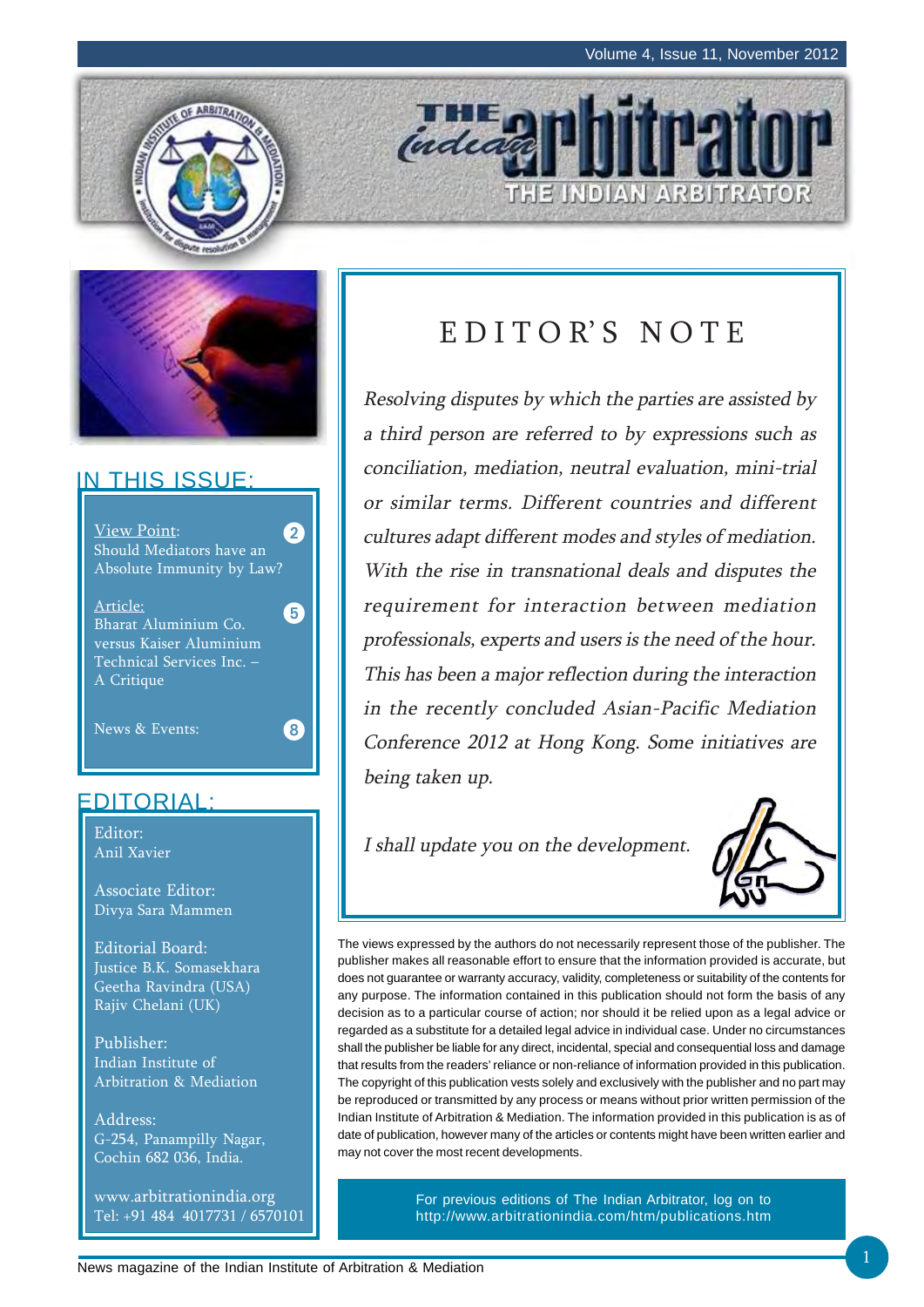

## Should Mediators have an Absolute Immunity by Law? : DR. CHANDANA JAYALATH

Some argue that client to a mediator should have access to legal redress for harmful conduct of mediators. However, the benefits of granting absolute immunity may also overweigh the losses of keeping mediators liable in civil suit. While citing the arguments both for and against, the author suggests what is primarily intended in mediation is a key to this debate pending interpretation and contends that mediators should have absolute immunity, if the parties to truly reach a solution free from coercion.

**M**ediation is aiming to assist disputants in reaching a natural, practical and lasting consensus. It is a structured process in which the mediator does not determine outcome. Unlike a judge or arbitrator, the mediator does not decide who is right or wrong, neither imposes a solution. However, a frequent ha-ho is that for example, a mediator failed to attend at an agreed time for mediation, or that mediator's incompetence itself was what caused the sessions to end. Another allegation is that a party relied on incorrect advice given by a mediator, or the mediator failed to prevent the parties making an illegal, unfair or unworkable agreement or failed to disclose to a party that harm was threatened to them in circumstances where it would be reasonable to expect disclosure. Also, the mediator made an unnecessary interference, applied duress or misled a party in some material way and therefore, the mediator must be taken to courts.

As mediation is designed in part to encourage parties to settle their differences without reference to a court, the question is whether is it desirable to have a situation where the mediator is taken to court by challenging the conduct of mediation or otherwise? Some argue quasi-immunity would suffice the purpose. However, an absolute immunity only enables fully avoid trial of a claim made against mediator so that he is not required to defend a claim by showing that he acted in good faith and without malice. For example, judges retain immunity for their independence in line with the policy to protect the citizen. Not only judges, it usually extend to many of those engaged in the administration of justice; witnesses, counsel, court clerks, the jury as well as court appointed mediators. Another argument in legal circles is that absolute immunity would have been possible to anyone whose duty is only integral with the judicial process and so are considered to be figurative arms of the judge, for instance court employees. If the administration of justice is the primary policy rationale behind conferring immunity on court appointed mediators, why can not the same rationale be extended to mediators operating away from the court? Although the role of mediator is different to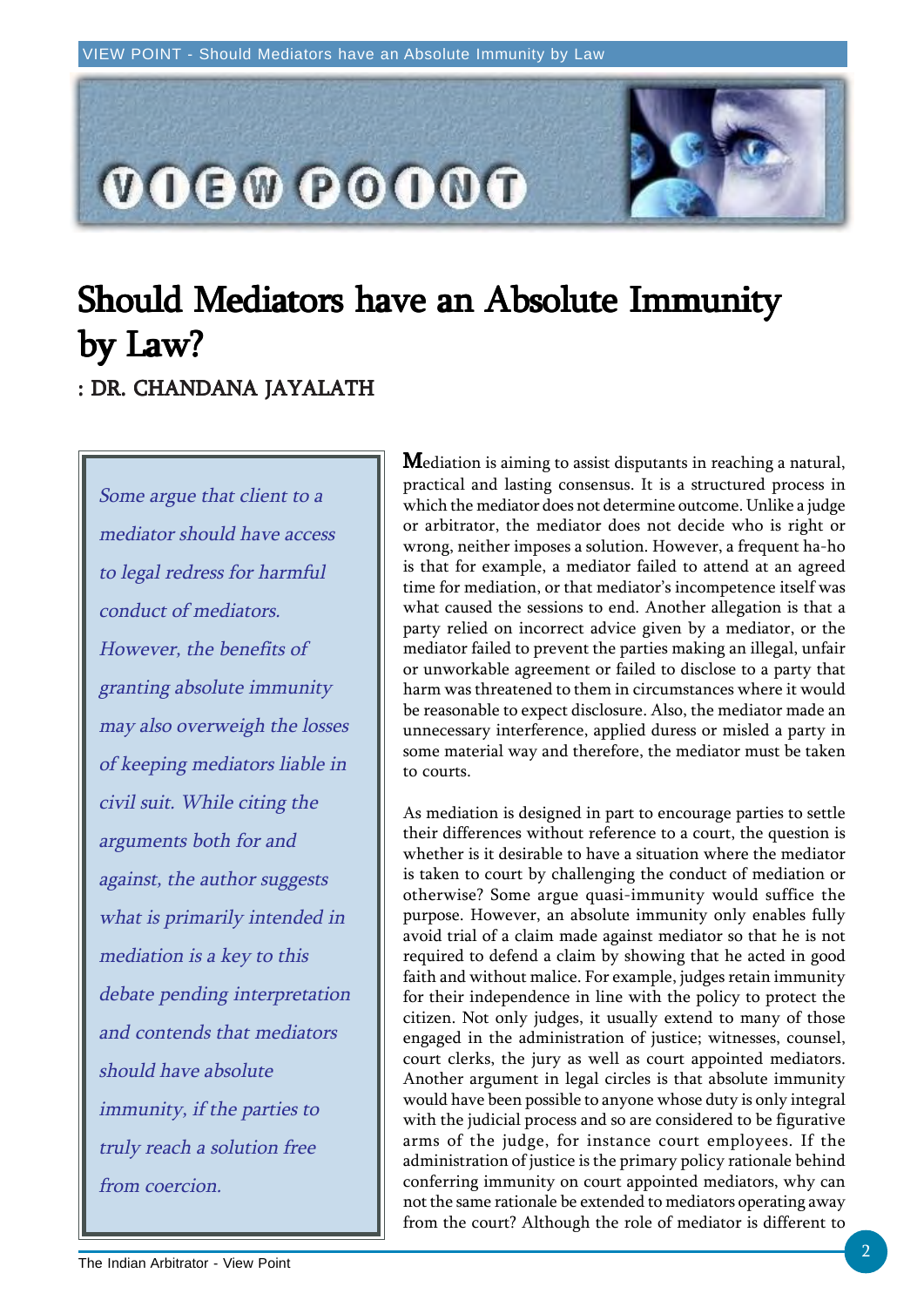

that of a judge to a great extent, the debate on immunity cannot be denied upfront in terms of the model itself. Whatever model of mediation takes place; it may be significant to have absolute protection from civil suits leaving no room for anyone to contest the mediation outcome in courts where the mediator subsequently becomes a witness in a lawsuit. Also, if absolute immunity is granted for court functions only, then the tendency would be some connection to court. Apparently, it will limit mediation within the court premises. Further, an action against a mediator will require a court to inquire into what happened and what was said during the mediation session – something against the caveat of without prejudice – in turn may prevent the full and open discussions that are such an important feature of mediation.

Some argue mediator should have recognized and corrected erroneous information. Mediator is no longer an expert who operates in a strict advisory capacity. The mediator uses that information to develop an agreement and not to counsel the parties on how to proceed. The mediator does not simply dispense information to the parties rather he uses it in a manner to fashion an accord, which is per se situational.

Another question is why the mediator did not take affirmative steps to prevent a catastrophe when he was in a position to do so? When the parties contemplate in engaging illegal conduct or in breach of a memorandum of understanding, then why the mediator could not prevent? The mediation process does not require a formal determination that ascribes blame for past conduct as a condition precedent to shaping the future. Similarly, the mediation process is not compatible with imposing a legal duty on the mediator to reveal a party's improper past conduct or threats of future harm. Let us consider the mediator who intervenes to stop a clash between villagers and military troops stationed close by. Assume that at least one party has engaged in improper conduct or threatens further misconduct. If the mediator is denied access to that information because the party refuses to reveal it to him for fear of being reported, then his efforts will be lost. If one believes there is still a value in trying to resolve such situations without relying on the use of force, then permitting a mediator to operate without exposure to legal liability is imperative. Arguments against immunity also include denial of access to compensation or other remedies to rectify harm. If a person suffers loss on negligence of a decision maker, then that injured party should be compensated unless there are clear policy arguments to the contrary. There are other legal provisions that can be invoked to provide protection for parties to mediation, for example designated procedures, disclosure requirements, code of conduct and the requirement to hold minimum qualifications. If the real obstacle to civil action is the difficulty to establish the causal link between the outcome and the responsibility of the mediator, then it is not a matter of immunity.



The Lighter Side

A Sunday school teacher of pre-schoolers was concerned that his students might be a little confused about Jesus Christ. He wanted to make sure they understood that the birth of Jesus occurred a long time ago, that he grew up, etc. So he asked his class, "Where is Jesus today?" Steven raised his hand and said, "He's in heaven!"

Mary was called on and answered, "He's in my heart!"

Little Johnny, waving his hand furiously, blurted out, "I know! I know! He's in our bathroom!"

The whole class got very quiet, looked at the teacher, and waited for a response. The teacher was completely at a loss for a few very long seconds. He finally gathered his wits and asked Little Johnny how he knew this.

Little Johnny replied, "Well, every morning my father gets up, bangs on the bathroom door, and yells: 'Jesus Christ, are you still in there?"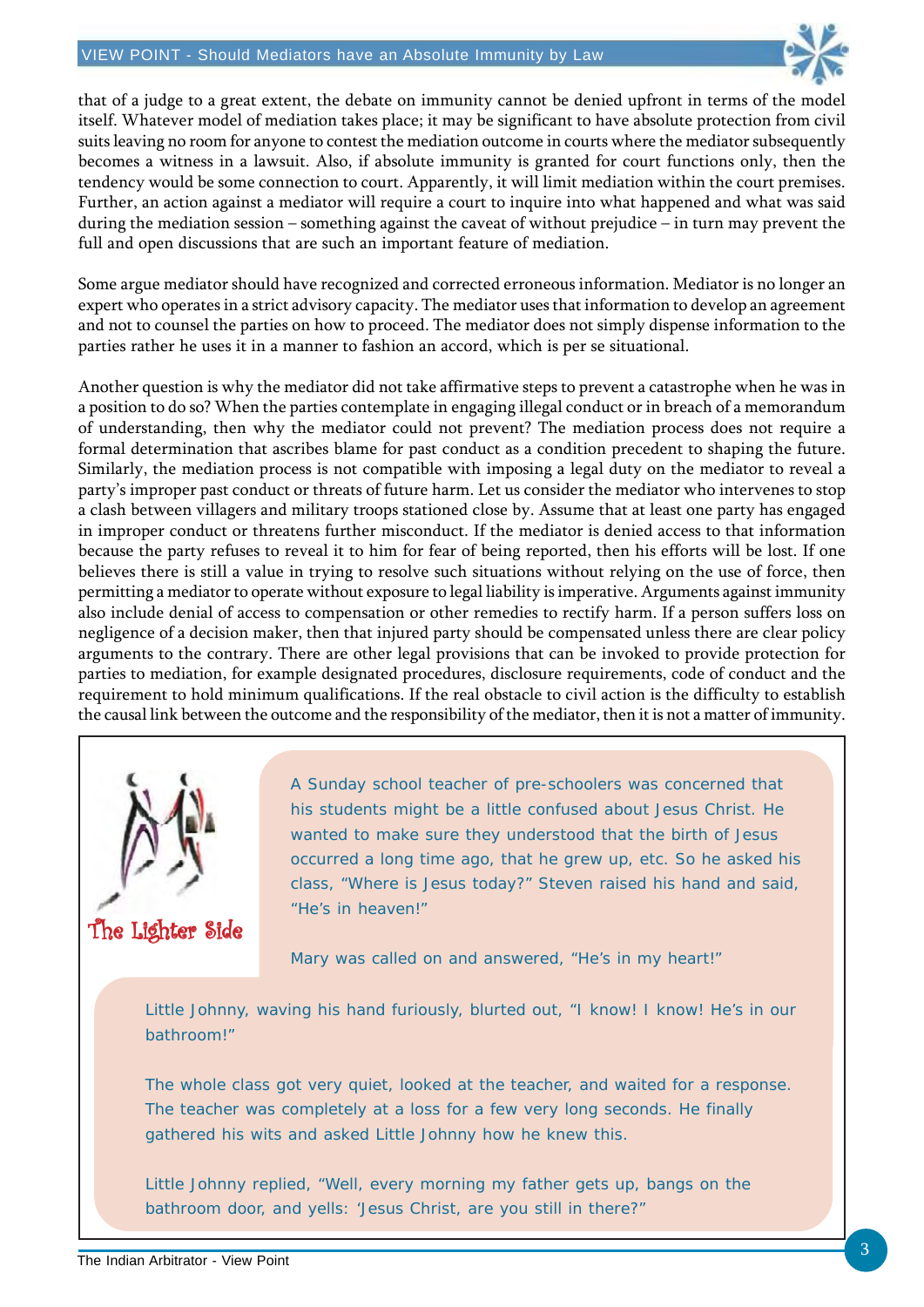#### VIEW POINT - Should Mediators have an Absolute Immunity by Law



Undeniably, parties dissatisfied with the court outcome may not sue the judge but they can appeal the decision. Candidates apply reassessment of results rather than challenging the basis of marks-giving in exams. However, there is no equivalent process for mediation because there is no determination to appeal. For privately arranged mediation, the parties are presumably free to ignore mediation efforts and pursue any other remedies. The prospect of civil liability might also deter people from carrying out this social service, so that a perfect legislative coverage is important. Therefore, as with judges, mediators are required to act impartially and independently, without fear or favour. Lack of independence makes the surrounding not sensible enough to mediate a case. Hence, mediators should be free to conduct mediations as they think appropriate and should not have fear of being sued for an error of result or future harassment. Mediators, unless otherwise may be too rigid and legalistic in their approach. With the mediator's non-determinative role, the disputants are given choice whether to remain at the mediation and whether to enter into agreement. In theory, a mediator as a neutral cannot influence the outcome of the mediation and therefore there is no basis for mediator liability. The fact that the parties are assumed to have freely reached agreement so that the mediator is not responsible for the outcome of mediation is fundamental why they should not be liable for any actions based on the terms of any agreement entered into at the mediation. On this basis, it can be safer to establish that mediators should have absolutely freehold immune from any civil action arising from the substantive outcomes of the mediation for example, unfavorable bargains or loss of opportunity.

Precluding suit against mediators avoids time consuming attempts to reopen mediated matters at courts if the parties' best interest is to avoid going to court in the first place. The premise is that mediators are not responsible for the substantive outcome of the mediation. Any agreements reached will have been freely entered into by the parties. Mediator's immunity will also prevent parties attacking the mediator's conduct as a backdoor way to unsettle a mediation agreement. Meanwhile, parties who are unhappy with the mediation outcome can refer to courts. Some argue that no mediator should be held liable if parties agree to settlement terms that do not optimize their interests or fully capitalize on their rights. For example, a mediator cannot be held liable for allowing a party to accept a financial proposal that is less favorable to the other party when compared to some other standard. Also, parties sometimes feel less confident about granting immunity to a mediator who permits a power imbalance amongst the negotiated parties. Mediator has no duty or capacity to realign or redistribute such imbalances from very practical point of view. Simply the mediator's job is not to redress any power imbalance. In nutshell, referring mediated cases back in courts would be of no use, so that an off-the-court action such as withdrawal of accreditation, license or professional membership would be more appropriate than a court action for mediator's misconduct, lack of care and incompetence. The availability of absolute immunity would make mediation as a dispute settlement more attractive.

(Author: Dr. Chandana Jayalath is a CEDR Accredited Mediator)

### Interested to contribute Articles?

We would like to have your contributions. Articles should be in English. Please take care that quotations, references and footnotes are accurate and complete. Submissions may be made to the Journals Division, Indian Institute of Arbitration & Mediation, G-254, Panampilly Nagar, Cochin - 682 036 or editor@arbitrationindia.com.

Publication of the Article will be the discretion of IIAM and submissions made indicates that the author consents, in the event of publication, to automatically transfer this one time use to publish the copyrighted material to the publisher of the IIAM Journal.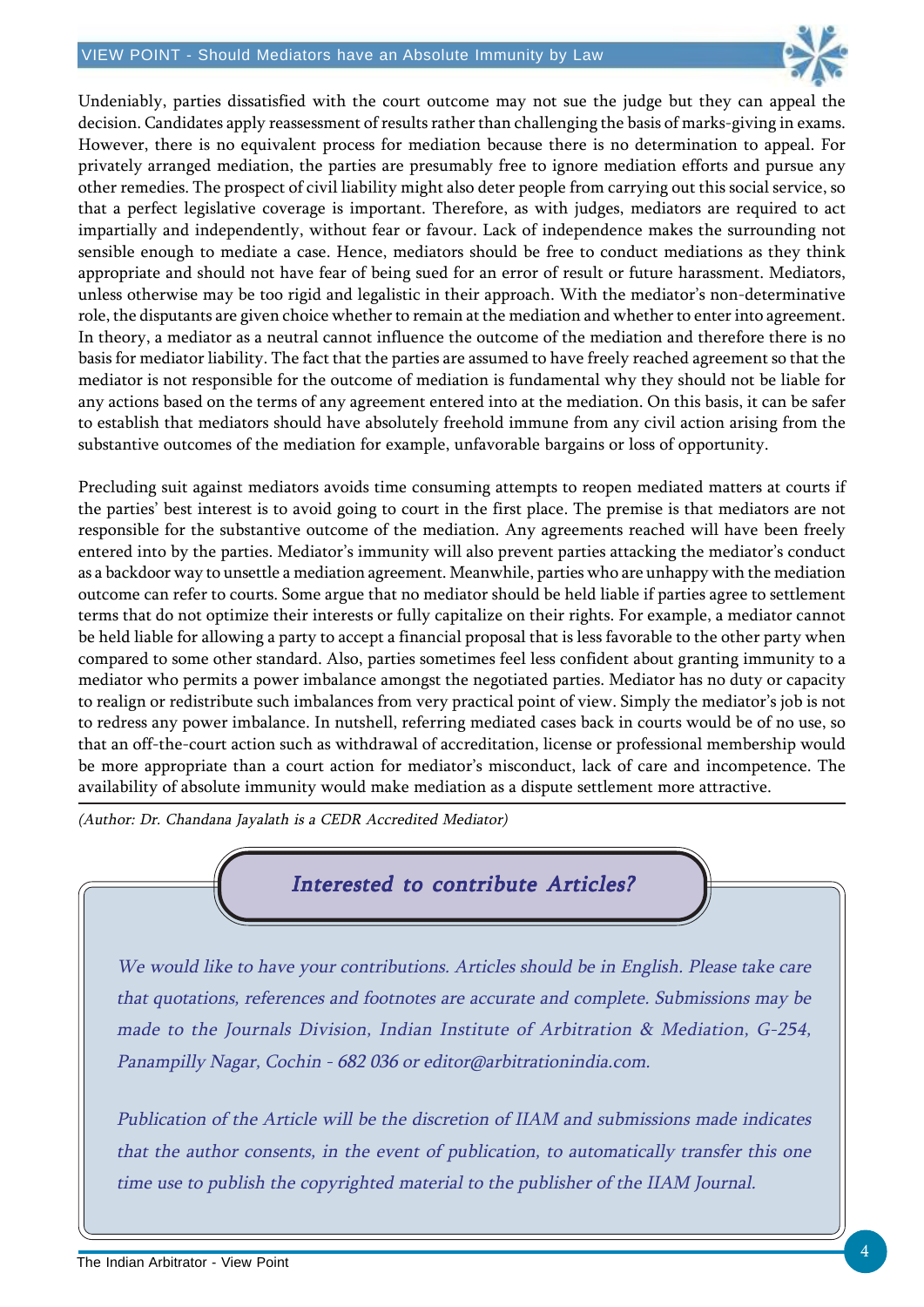

# Bharat Aluminium Co. versus Kaiser Aluminium Technical Services Inc.  $-$  A Critique

: SANDEEP SURESH

The Supreme Court of India by its recent judgement, "Bharat Aluminium Co. v Kaiser Aluminium" has created a new turning point in the arbitration law jurisprudence in India. By this judgment the court overruled two decisions which allowed jurisdiction for the Indian courts over arbitrations seated outside the territory of India. The author analyses the effect of this judgment basically on the aspect of prospective overruling and the practical effects, whereby two regimes, one governed by the ratio in Bhatia case and the other newly established by Bharat Aluminium, go hand in hand.

The judgment of the Supreme Court in *Bharat Aluminium* Co. v Kaiser Aluminium Technical Services Inc<sup>1</sup> (Bharat Aluminium) delivered on September  $6<sup>th</sup>$ , 2012 by a constitution bench has created a new turning point in the arbitration law jurisprudence in India. This judgment overruled the ratio laid down in Bhatia International v Bulk Trading SA & Anr<sup>2</sup> and Venture Global Engineering v Satyam Computer Services Ltd. & Anr<sup>3</sup> wherein the Supreme Court allowed jurisdiction for the Indian courts over arbitrations seated outside the territory of India. Even though Bharat Aluminium has created a new epoch in the field of arbitration law, there are a few grey areas that have to be still cleared.

Based on a logical and schematic construction of the Arbitration & Conciliation Act, 1996, the Supreme Court in Bharat Aluminium contrary to the Bhatia case held that Indian courts do not have the power to grant interim measures under section 9 of the 1996 Act when the seat of arbitration is outside India. This will leave many parties remediless completely if the property in dispute is in India as this judgment doesn't allow the parties to approach civil courts even via the Code of Civil Procedure, 1908. I think it is imperative to consider the fact that the 1996 Act was formulated on the lines of the UNCITRAL Model Law on International Commercial Arbitration, 1985. This fact is clear from section 2(2) of the 1996 Act which has recognised the territoriality principle envisaged under the UNCITRAL Law. Section 9 of the 1996 Act has been articulated in consonance with article 9 of the UNCITRAL Law. However, there exists a difference between these two provisions that are pari materia. Under the UNCITRAL Law, article 9 has been made an exception so as to make it applicable to international arbitrations that happen

(Footnotes)

- <sup>1</sup> Civil Appeal No.7019 of 2005
- 2 (2002) 4 SCC 105
- 3 2008 (1) SCALE 214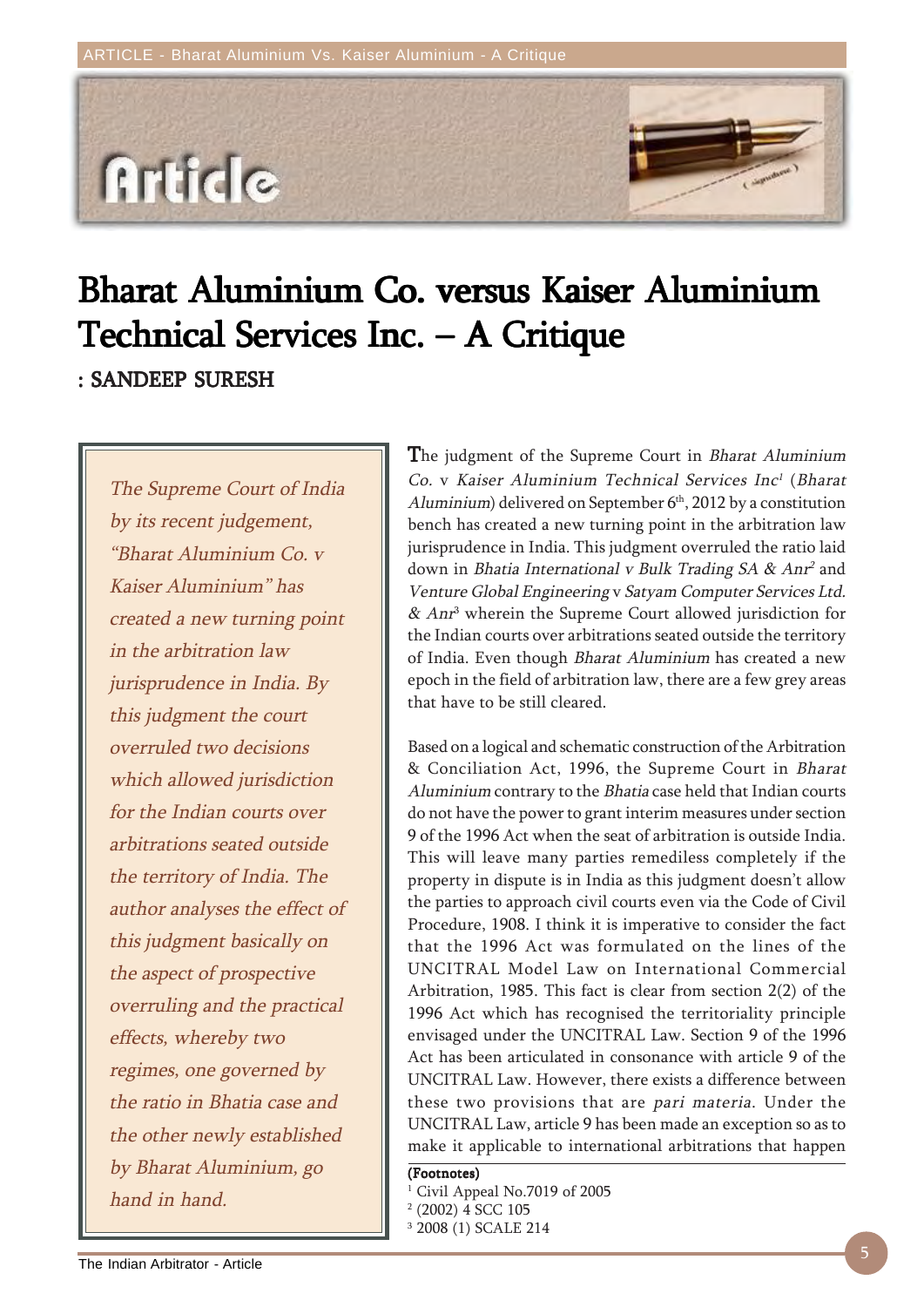

outside the territory of the concerned State. But section 9 of the 1996 Act has not been given such a characteristic under section 2(2) of the 1996 Act which follows the territoriality principle strictly. So the pertinent question is whether India has completely adopted the UNCTIRAL Law? If the answer is in the affirmative, section 9 has to be amended so as to give it the same colour of article 9 of the UNCITRAL Law. It can be argued that the 1996 Act is largely based on the UNCITRAL Law. Globalisation and increased global relations between nations resulted in arbitration being provided as the dispute settlement method in all international contracts. In that light, the UN General Assembly in 1985 recommended that all nations should ideally give due consideration to the UNCITRAL Law while formulating their own respective domestic arbitration laws for the sake of uniformity in arbitration proceedings all over the world. Therefore, it can be reasonably assumed that India along with other countries like Australia, Singapore, Malaysia, New Zealand, Philippines etc., have adopted the UNCITRAL LAW unvaryingly into their domestic laws for the benefit of consistency. But unlike other countries<sup>4</sup>, India has not provided for an exception to section 9 in section 2(2) of the 1996 Act unlike the UNCTIRAL Law. Thus, it is necessary for India to amend the 1996 Act accordingly. The Supreme Court in Bharat Aluminium ought to have looked into this issue and cleared the confusion. But it has to be kept in mind that the judiciary has its own limitations to usurp the powers of the legislature. When there is nothing in the 1996 Act that makes section 9 applicable to International arbitrations also, the courts cannot read or add anything into the existing provisions. If any amendment is to be made, it is for the parliament to make the move. The Supreme Court in Bharat Aluminium has defended its judgment on the lines of separation of powers strongly. In 2010, the Ministry of Law and Justice had released a consultation paper<sup>5</sup> proposing major amendments to the 1996 Act. One of the crucial proposals was to make section 9 an exception in section 2(2) under Part1 of the 1996 Act so as to make it applicable to even International arbitrations seated outside India. This proposal was necessitated by practical complications that would arise if parties were made remediless in cases where the assets or properties of a party are in India. But this proposal has not seen any further push from the Government.

It is important to give due considerations to all the views regarding this issue. It is inferred from the judgment in Bharat Aluminium that the presiding judges were majorly of the view that the application of the UNCITRAL Law was intended to be limited only to the territorial jurisdiction of the seat of arbitration *i.e.*, the territoriality principle. If that is the case, it is necessary to weigh the balance between legislative intent and practical necessities which prompted the proposal of amendments to section 2(2) of the 1996 Act. As the judiciary has performed its part in Bharat Aluminium, the ultimate onus is on the legislature to decide the fate of India's arbitration law jurisprudence.

Another aspect of the Bharat Aluminium judgment that needs scrutiny is the effect of prospective overruling on the working of judiciary hereafter. Justice Surinder Singh Nijjar on behalf of the constitution bench has categorically held that the law declared in Bharat Aluminium will be applied prospectively to only the arbitration agreements executed after September 6<sup>th</sup>, 2012. The effect of this ruling has to be analysed with a two pronged approach. Firstly, it is necessary to see if prospective overruling could have been applied lawfully in this particular case. As it is widely known, the doctrine of prospective overruling was first introduced in India in the case of *I. C. Golaknath & ors* v *State Of Punjab*<sup>6</sup>. Justice K. Subba Rao applied this doctrine without enunciating any specific guidelines for its application in the future cases. However, the Supreme Court had specifically laid down a proposition that prospective overruling could only be applied in matters arising under the Constitution of India. Even though the apex court in cases like P. Rajendran v State *of Madras & ors<sup>7</sup>* and *State of Kerala & ors* v *Alassery Mohammed & ors<sup>8</sup> ha*d applied the doctrine in non

#### (Footnotes)

4 Singapore & Australia

<sup>5</sup> Proposed Amendments to The Arbitration & Conciliation Act, 1996, A Consultation Paper (2010), http:// www.arbitrationindia.com/pdf/arbitration\_amendment\_2010.pdf

<sup>6</sup> 1967 AIR 1643

<sup>7</sup> 1968 AIR 1012. This case was decided by a constitution bench

<sup>8</sup> [1978] Crl.L.J. 925. This case was decided by a constitution bench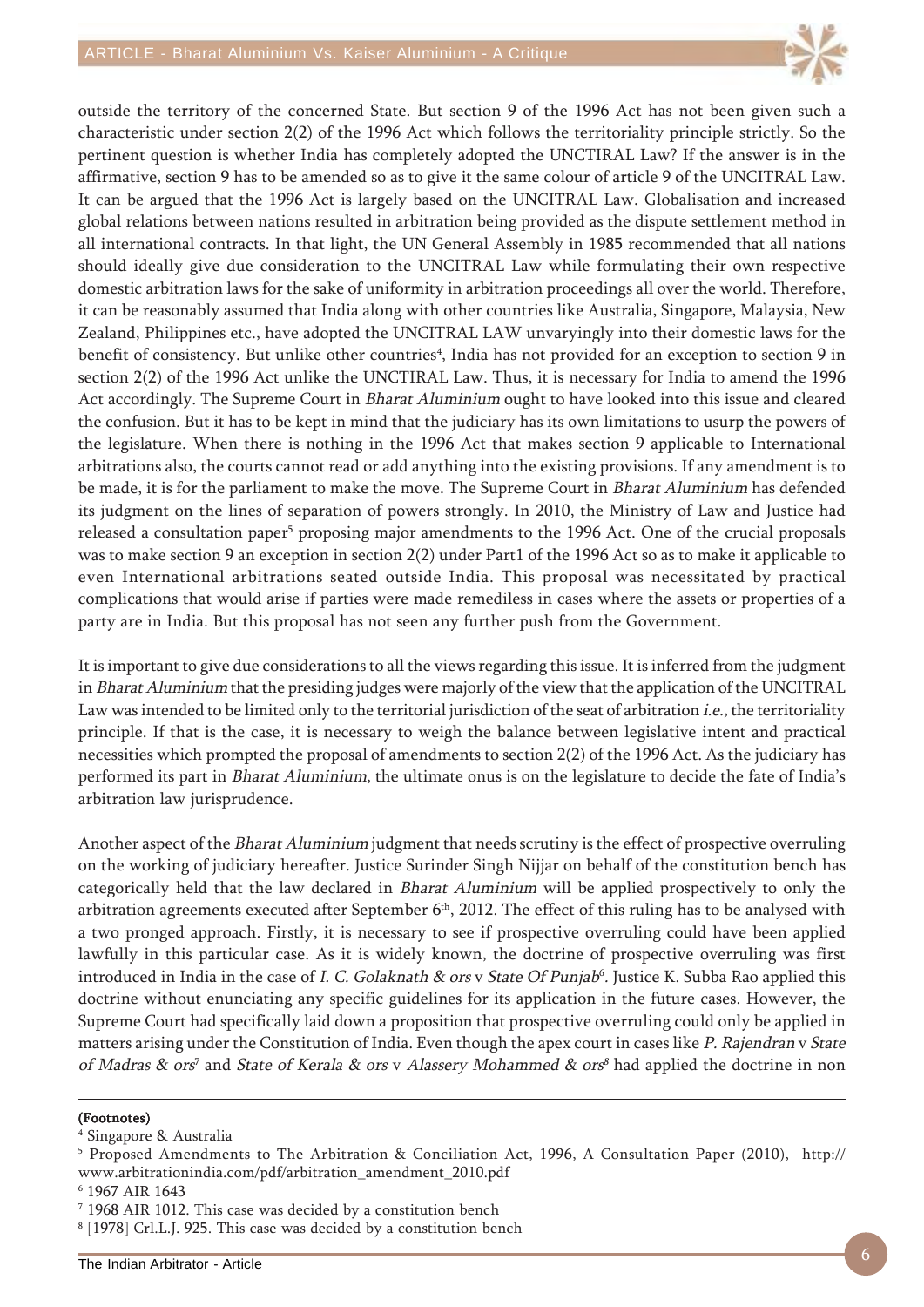

constitutional matters, the law laid down by a larger bench (11 judges) in Golaknath must be followed. Therefore, in the light of the ratio in Golaknath, the Supreme Court could not have made prospective overruling applicable in Bharat Aluminium as the case did not pertain to any issue under the Constitution. Secondly, the practical effects of this ruling need to be scrutinised. This judgment will permit two regimes, one governed by the ratio in Bhatia case and the other newly established by Bharat Aluminium, to go hand in hand. Such a situation is unwarranted and detrimental especially because both the regimes represent two distinct legal interpretations. There has already been  $n$  number of arbitration agreements executed before the 6th of September. So as per the prospective overruling mandated in Bharat Aluminium, all such agreements and litigations arising out of those agreements will be subjected to the law approved in Bhatia. This situation is likely to create a lot of confusion in the Indian courts while deciding arbitration cases for many more years in the future. I strongly feel that the Supreme Court ought to have given predominance to public interest while deciding to make Bharat Aluminium prospectively applicable. Even if the Supreme Court wanted to give prospective effect to this judgment, it should have ideally applied the ratio in Bharat Aluminium prospectively to all legal proceedings arising out of all the previously executed arbitration agreements rather than on arbitration agreements executed after the date of this judgment.

Therefore, even though Bharat Aluminium is sound in terms of its interpretation of the 1996 Act, it has not answered a few practical difficulties that may arise in the future. However, this judgment can be considered as the first step in the process of correcting the direction of India's arbitration law and practice.

(Author: Sandeep Suresh is a 3rd year LL.B student of National Law University, Jodhpur, India)

#### Think  $\ldots$ **Weather Changes**

The rain was pouring down. It was cold. It was the type of weather that most would call miserable. I was running. Cars were passing by looking at me, they could be asking themselves, "What is that fool doing running in the rain?"

I was the object of the imagined question. I was jogging in pouring rain in nearly freezing weather. There were two things they didn't realize. First, it wasn't raining when I started. Second, I was enjoying myself. When I started running it was cold but fairly dry. Only a light mist hung in the air. After 30 minutes, the bottom fell out of the clouds.

The weather is often nice when we start something. Weather changes.

When you start a business, it's nice. You are excited. You have money saved. You have big dreams. Then you don't make as much as you thought. Your money runs out. You had your business plans and they didn't include rain. Weather changes.

When you get married, it's nice. You are excited. You have money saved. You have big dreams. But having more bills than money wasn't in the plans. The mood swings and differences weren't on the plans. Weather changes.

"What is that fool doing running in the rain?" I was smiling. The rain and cold air felt good. The rain washed the sweat away. It kept me refreshed. It was like running in the shower. Plus, when the downpour started, I was two miles from home. There was nothing that I could do but keep running. I had no choice but to run, whether it was hot or cold, wet or dry, but the choice to smile and fully enjoy the weather, was mine.

If you've got to run, find the good in your weather and smile, even if people do think you are crazy, they don't know your situation or what you're made of inside. Weather changes!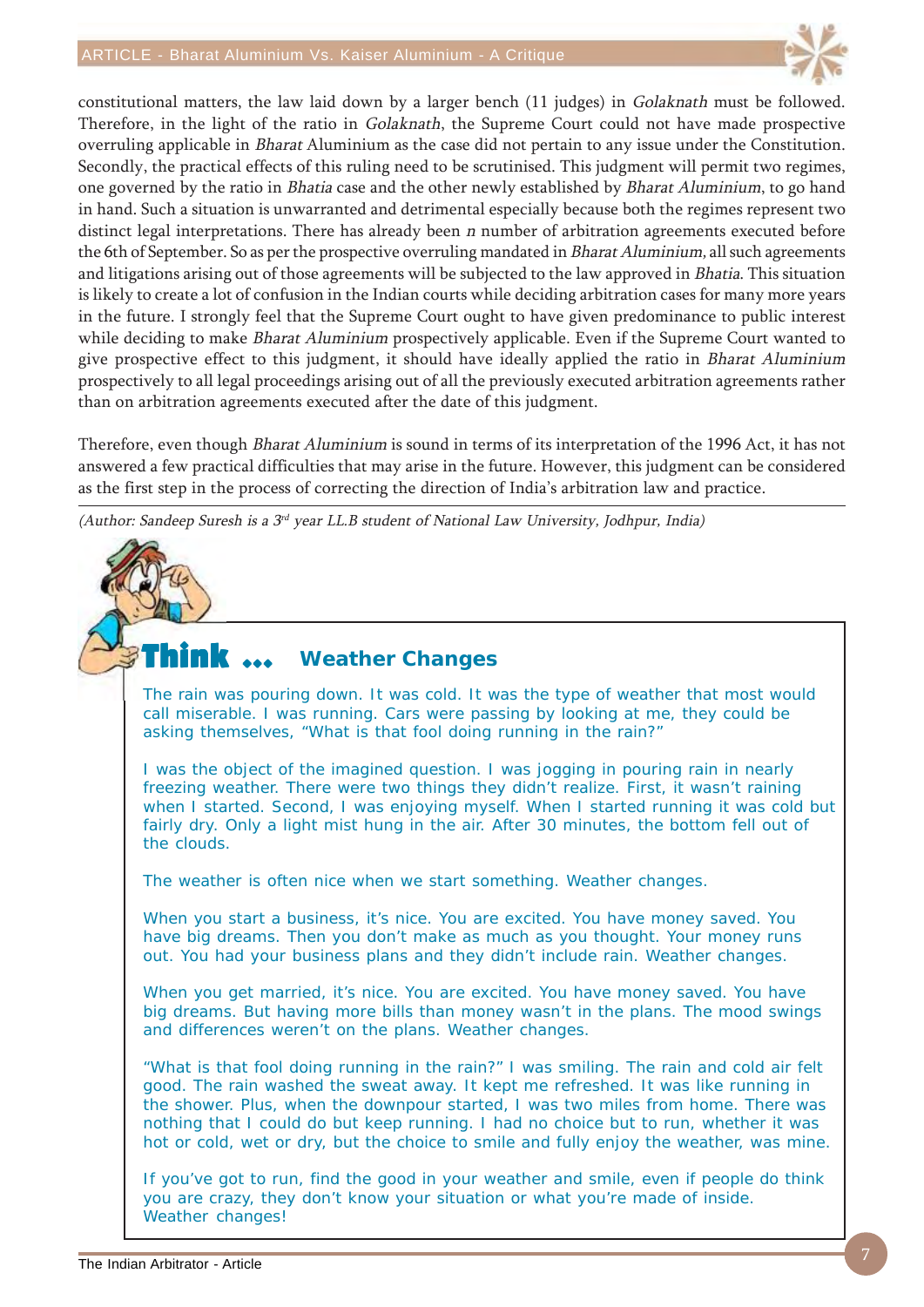

## Asian-Pacific Mediation Conference 2012 - Hong Kong



"Asia-Pacific Mediation Conference 2012: Mediation and its Impact on National Legal Systems" was conducted on 16 and 17 November 2012, organized and hosted by the City University of Hong Kong with the support of UNCITRAL. The conference was intended to promote the modernization and harmonization of the law and practice of mediation in the region and the expansion of the role of mediation and mediators both within Asia-Pacific and internationally. The conference presented an informative and stimulating program offering networking and learning opportunities to new and experienced mediators, judges, arbitrators, dispute managers, lawyers, scholars, jurists and students from various regions including Australia, Cambodia, Canada, China (Mainland), Hong Kong SAR, India, Indonesia, Japan, Korea, Macao SAR, Malaysia, New Zealand, Philippines, Singapore, Sri Lanka, Chinese Taipei, Thailand, United States, United Kingdom and Vietnam. Mr. Anil Xavier, President IIAM presented the topic, Impact of Mediation on Health & Social Welfare – Indian Context.

### Mandatory ADR Information Sessions implemented in Romania Romania

According to the latest development in the mediation legislation in Romania approved by the Romanian Parliament, w.e.f January 2013, in litigations, parties are bound to prove that they had participated in the information session with regard to mediation advantages, so that the object of mediation or other alternative form of conflict settlement are effectively promoted.